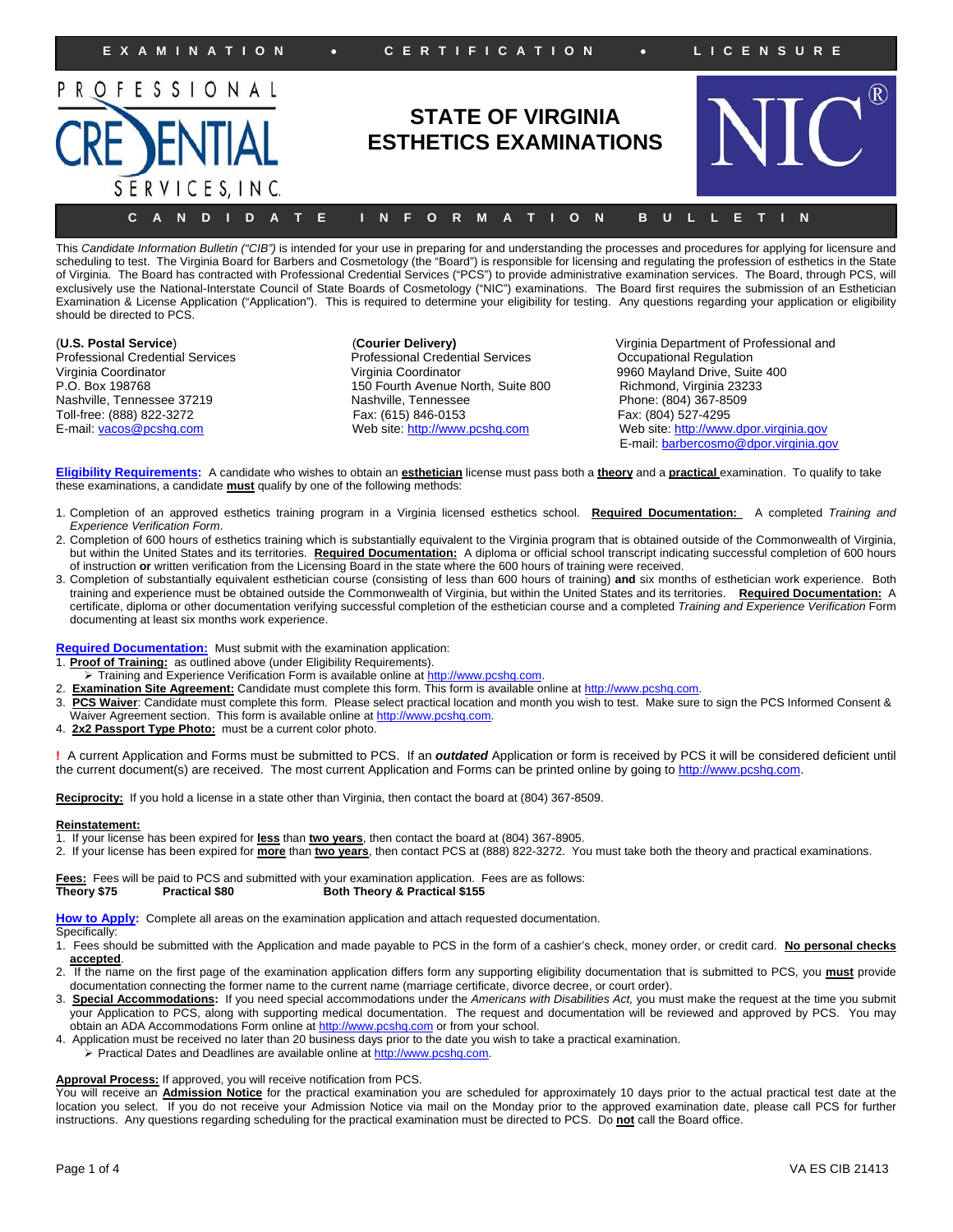### **Approval Process Cont.**

You will receive an **Authorization to Test (ATT)** for the theory examination as soon as you have been approved to test. If you do not receive your ATT via mail within 7 days, please call PCS to verify your mailing address is correct. Virginia candidates will only be allowed to schedule and take the theory **examination in testing centers located within the state of Virginia with the exception of Johnson City, Tennessee.**

If you are **not** approved because of an incomplete application, discrepancies, missing documentation, including signatures, you will be contacted by PCS and your application will be pending until you make the necessary and requested corrections. If you mail any documentation separate and apart from the application, please make reference to this on your information.

#### **! YOUR APPLICATION FOR EXAMINATION AND LICENSURE WILL NOT BE CONSIDERED UNTIL THE ENTIRE PACKET IS COMPLETE.**

**Temporary Permits:** If you request the Board to issue a Temporary Permit on your behalf, you must properly complete and submit the Temporary Permit section of the Application to PCS with the required sponsorship information and signatures in place. The application will be processed and forwarded to the Board for final approval and permit issuance.

**!** Temporary Permits are issued only once and are only valid for 45 days following the date of your practical examination.

- **!** Instructor candidates may not apply for a Temporary License
- **!** A candidate must be scheduled for a Practical Examination to be eligible for a Temporary License

#### **Theory Examination**

**How to Schedule For and Take the Theory Examination:** Upon receipt of your ATT, you may request to schedule the theory examination by contacting PSI at http://www.psiexams.com or at 800-733-9267. An ATT **cannot be faxed** to you or to the PSI site.

#### **Internet Scheduling**

For the fastest and most convenient test scheduling process, PSI recommends that candidates register for their examinations using the Internet. Candidates register online by accessing PSI's registration website at http://www.psiexams.com . Internet registration is available 24 hours a day. In order to register by Internet, complete the steps below:

- 1. Go to http://www.psiexams.com.
- 2. Complete the associated registration form online and submit your information to PSI via the internet.<br>3. Upon completion of the online registration form, you will be given the available examination dates an
- Upon completion of the online registration form, you will be given the available examination dates and locations for scheduling your examination. Select your desired testing date and location.

#### **Telephone Scheduling**

The second fastest method of scheduling is via the telephone with PSI's Interactive Voice Response system (IVR) during non-business hours or through live registrars during business hours.

Call 800-733-9267, 24 hours a day and register using the Automated Registration System. Otherwise, PSI registrars are available Monday through Friday, between 7:30am and 8:00pm and Saturday, between 11:00am and 5:00pm, Eastern Time, to schedule your appointment for the examination.

Theory examinations are offered on a daily basis using a computer-based testing platform. Since PSI tests for many different professions, please allow three business days between the time you call to schedule your examination and the time you wish to sit for the examination. A "seat" may not be available at the time you wish to test if there is not sufficient lead-time in placing your scheduling call. There are several PSI Testing Centers throughout Virginia. You may access test center information at http://www.psiexams.com.

You will take your theory examination on a personal computer. You select answers either by using a mouse or the keyboard. Please visit http://www.psiexams.com for additional information on computer-based testing. If you encounter any problems with the computer, you should notify the test administrator. You will be given 90 minutes to complete the entire examination. Examination questions are multiple-choice with one correct answer and three incorrect responses. There is no penalty for guessing. You must attain a score of 75 or higher to achieve a passing score on the theory examination. PSI personnel have no knowledge of, are not responsible for, and cannot answer questions about the content of the examinations, references, passing scores, etc.

#### **Theory and Practical Examination Admission Requirements:**

**You must register for your examination with your LEGAL first and last name as it appears on your government issued identification. All required**  identification below must match the first and last name under which you registered. Candidates are required to bring *two (2) forms of valid (non-expired)* identification to the test site. One of the identifications presented must be Government issued identification with photograph and signature. Photocopies of identification will **NOT** be accepted. Candidates must present two forms of ID: One Primary and One Secondary.

#### **PRIMARY IDENTIFICATION – Choose One**

- State issued driver's license
- State issued identification card
- US Government issued Passport
- US Government issued Military Identification Card
- US Government issued Alien Registration Card

#### **SECONDARY IDENTIFICATION – Choose One**

- Credit card (must be signed)
- Social Security Card
- US issued Birth Certificate

**!** Student ID and employment ID are **NOT** acceptable forms of identification for public testing.

Candidates must register with the full legal name as it appears on their government issued identification. The name on the identification must be the same as the name used to register for the examination. If the candidate fails to bring proper identification or the candidate names do not match, the candidates will not be allowed to test and their examination fee will not be refunded.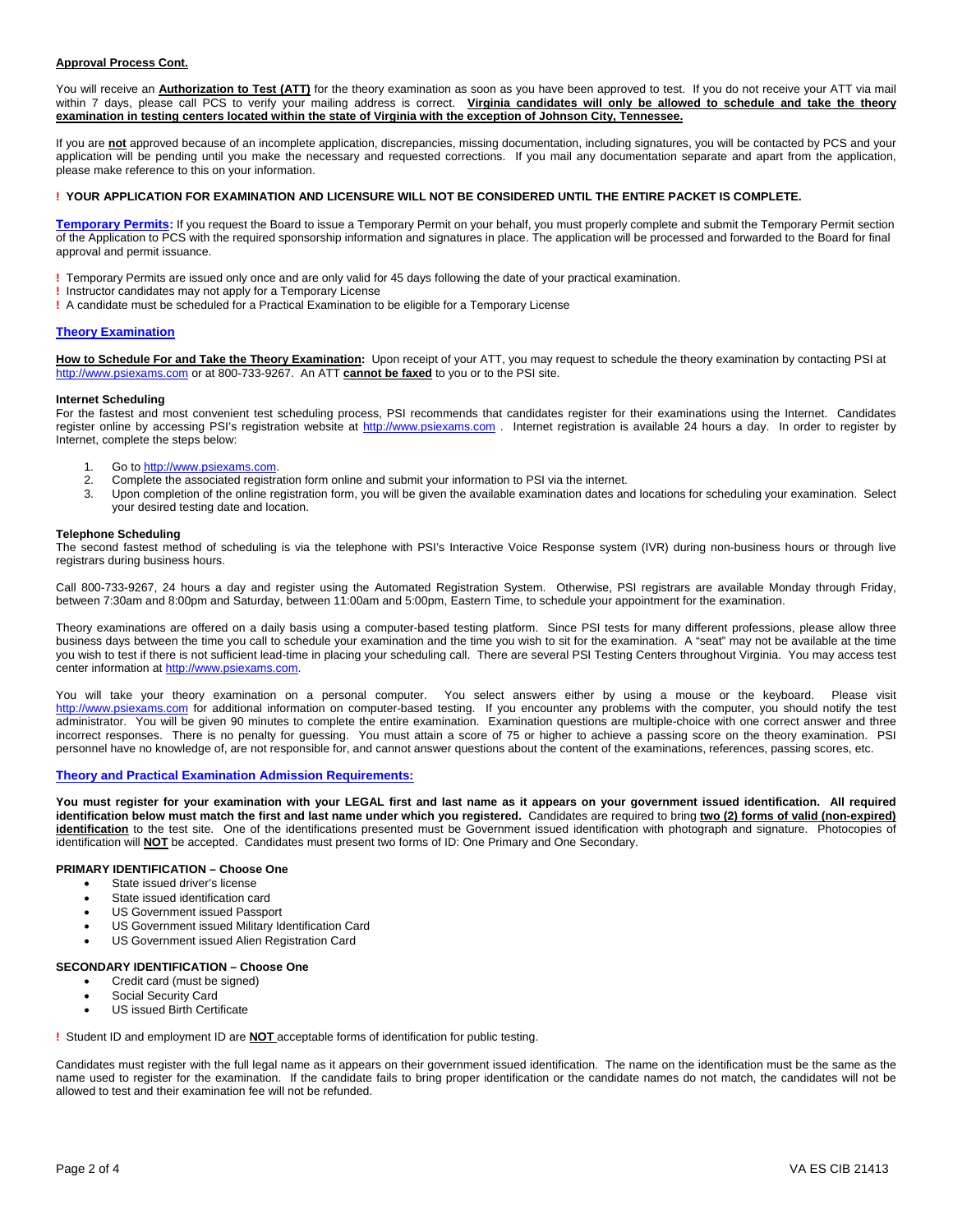#### **Theory and Practical Examination Admission Requirements cont.:**

It is your responsibility to arrive at the test center on time. Candidates will not be permitted into the examination room after your scheduled testing time. It is strongly suggested that you visit the site before the day of the examination in order to become familiar with the route and the travel time. Candidates are not permitted to bring anyone into the examination room. Candidates are not permitted to talk to one another once inside the examination room.

#### **General Policies and Procedures for Theory and Practical Examinations:**

Security Policies: Suspected security breaches during either the theory or practical test administrations, such as an act of impersonation, creating a disturbance, giving or receiving unauthorized information or aiding other candidates, attempting to remove test information by any means, possessing prohibited materials or sharing supplies may be sufficient cause to dismiss you from the examination site or to invalidate or cancel your scores. Suspected breaches may be identified by observation or suspicion by the test center staff, or may be evidenced by subsequent statistical analysis of examination materials. PCS reserves the right to investigate each incident of misconduct and will report such incidents directly to the Board. The Board will make all final decisions on examination score invalidations or cancellations. **No visitors, guests or children are allowed in the test center.**

**Copyrighted Examination Questions:** All test questions are the express copyrighted property of NIC. It is forbidden under federal copyright law to copy, reproduce, record, distribute or display these test questions by any means, in whole or in part. Doing so may subject you to severe civil and criminal penalties, including prison incarceration and/or fined up to \$250,000 for criminal violations.

**Prohibited Items:** No food, beverages, purses, notebooks, magazines, backpacks, briefcases, hats, caps, reference books or electronic devices such as cameras, computers or computerized devices, walkmans, ipods, radios, recording devices, portable fax machines, cellular telephones, calculator watches, reproduction equipment, beepers or pagers are permitted in the examination room. If any of the aforementioned items are found in a candidate's possession, the Test Center Administrator will collect the item until the end of the examination and provide an incident report of the incident to the Board and PCS. Smoking or the use of tobacco is strictly prohibited in the examination room. PCS is not responsible for **any** personal items brought into the examination site.

**Environmental Distracters:** Although every attempt is made to provide a quiet and comfortable test environment, noise and room temperature may be an unforeseen and unavoidable distracter. It is suggested that you wear the type of clothing that would allow you to adapt to a cooler or warmer climate at the testing site.

**Emergency Policy:** In the event of inclement weather or similar emergency, a scheduled examination may be canceled or delayed. However, this decision is made only in rare instances and at the discretion of PCS and/or PSI. If a test center is open for testing, and you choose not to appear for your scheduled made only in rare instances and at the discretion of PCS and/or PSI examination, your fee will be forfeited. You will have to reschedule your appointment and resubmit the appropriate fee to PCS. If you have reason to question whether or not a center will be closed due to an emergency, please call PCS to make inquiries regarding the practical examination and PSI for inquiries regarding the theory examination.

#### **Rescheduling Policies**

 **Theory Examination** - You may reschedule for the theory examination without forfeiting your fee **if** your cancellation notice is received by PSI 2 days before the scheduled examination date. You may call PSI at (800) 733-9267 or fax a note to (702) 932-2666.

**!** Please note that you may also use the automated system, using a touch-tone phone, 24 hours a day in order to cancel and reschedule your appointment.

**!** If you miss an appointment due to medical emergency, you must fax documentation to the attention of Rebecca Siebers at PSI at (360) 294-5068.

 **Practical Examination** - Rescheduling is **not** permitted for the practical examination unless you are hospitalized or are involved in a traffic accident on the way to the test center that prevents you from arriving on time. Refunds are **not** issued nor are fees transferable for either the theory or practical examinations. Documentation of the above-noted exceptions is required.

Score Information: When you complete the theory examination, the computer will print out an unofficial "Pass" or "Fail" Score Report. For failing candidates, this will include a strength and weakness report by major content areas. For the theory examination, a score of 75 is required in order to pass. If your score report does not print out because of technical problems, a score report will be provided to you within 24 hours after you test.

The official pass or fail results of the theory and practical examination will be mailed to you by first-class mail 10 business days after you take the examination. Failing candidates will receive a strength and weakness report, as well as information on how to retest. For the practical examination, an overall score of 75 must be achieved.

**Confidentiality:** Test results are confidential and are not provided over the telephone.

**Passing Candidates:** When you have passed both the theory and the practical examinations, you will be provided with a **Licensure Fee Notice** with your score. Please mail this form with the required fees to the VA Board for your license. Please be sure to notify PCS of any mailing address changes. Once you have met all licensure requirements please allow the Board 30 business days to process and mail your license. It is not necessary to notify the Board that you have passed an examination; the Board is provided candidate scores on a daily basis.

**Failing Candidates:** Candidates who fail the theory and/or practical examination must reapply with PCS by calling 1-888-822-3272. **You must successfully pass both the theory and the practical examinations within one calendar year of your initial examination date or you must begin the application process over as a first time candidate.**

! Any application which is submitted to PCS becomes invalid and fees are forfeited if the candidate does not test within one year of the date the application was received.

#### **Name and Address Changes**

Any changes to a candidate's name and/or address must be submitted to PCS in writing to the attention of the Virginia Coordinator. These changes can not be made over the phone. Proper documentation of name changes is required on all name changes (marriage certificate, divorce decree, petition for name change).